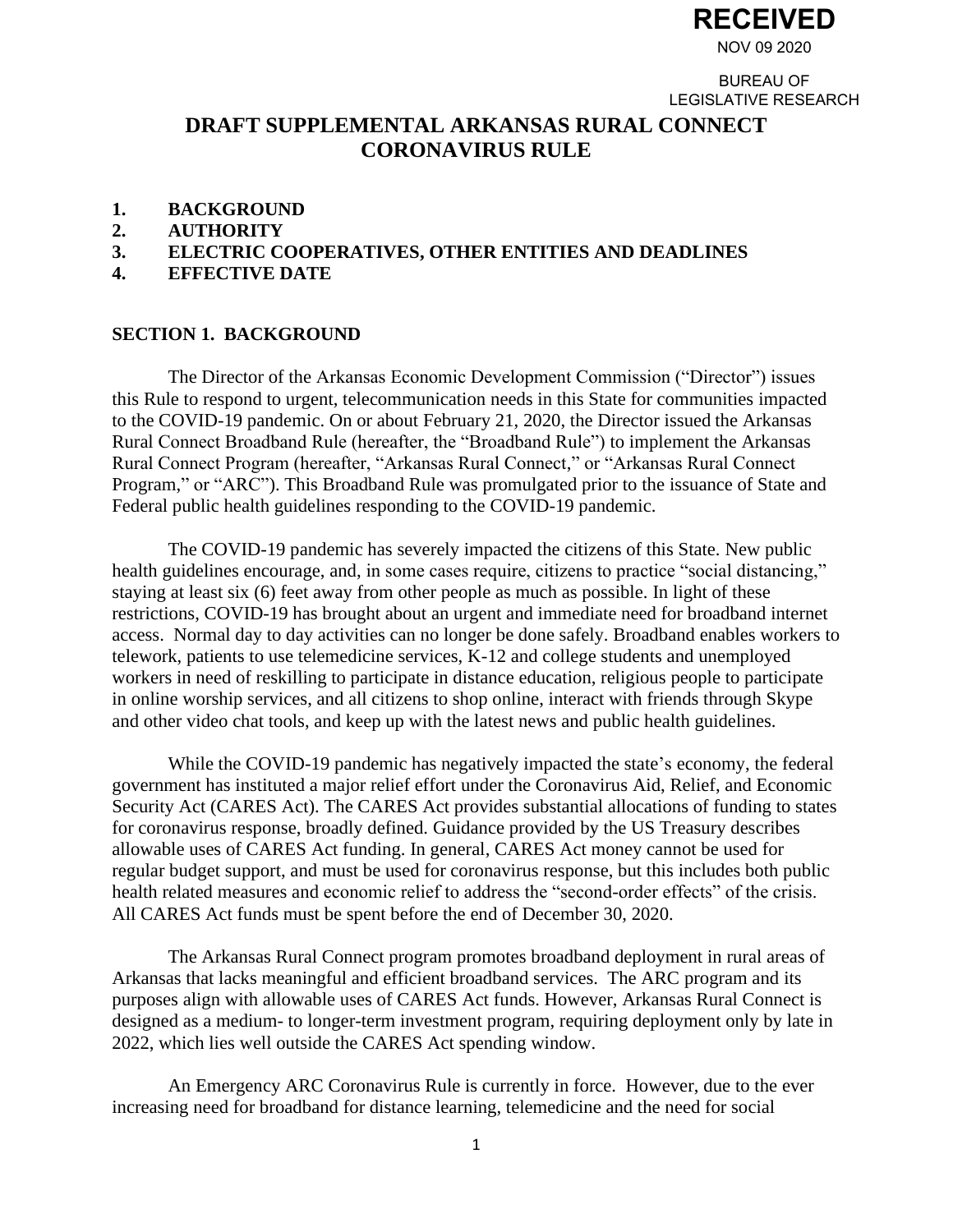distancing, necessitated by the COVID-19 pandemic, there is a need to issue this Supplemental ARC Coronavirus Rule to add other entities that are capable of deploying broadband quickly within the State of Arkansas, to offer match fund incentives for entities who have received federal awards for broadband deployment in Arkansas and allow the Arkansas Economic Development Commission's Broadband Office to purchase broadband deployment equipment or devices that aid or assist with receiving broadband at an Arkansas resident.

#### **SECTION 2. AUTHORITY**

This Rule is authorized to be issued by the Director of the Arkansas Economic Development Commission ("AEDC") under Ark. Code Ann. § 15-4-209(b) (5) which provides that AEDC may promulgate rules necessary to implement the programs and services offered by AEDC. On or about August 9, 2019, Governor Asa Hutchinson authorized a transfer of funding for the implementation and administration of the ARC Program to AEDC. Pursuant to Ark. Code Ann. § 15-4-209(a)(1), AEDC is authorized to administer grants to assist with the economic development in the State. The ARC Program is therefore authorized to administer the ARC grant and authorized to issue administrative rules under Ark. Code Ann. § 15-4-209(b) (5) as a service offered by AEDC.

## **SECTION 3. ELECTRIC COOPERATIVES, OTHER ENTITIES AND DEADLINES**

## **A. Eligibility: Electric Cooperatives and Other Entities**

Electric Cooperatives or their subsidiaries and any other entity that has a one-year track record of providing voice, internet, broadband and/or electric distribution or transmission services to at least 500 retail customers are now eligible to apply for ARC grants. This includes municipalities that own their own utility service. Electric Cooperatives and other qualified entities must follow all ARC rules the same as the internet service providers (ISP) and will receive the same treatment as ISPs under the ARC rules. Financial records, deployment experience and/or retail customer lists are not an absolute bar to funding projects. Moreover, organizations or entities that do not meet this criteria for eligibility may submit an application and the project will be reviewed on a case by case basis. These organizations may be required to submit financial records, customer lists and any other documentation deemed necessary for the Broadband Office to determine the stability of the company and the ability for the company to deploy within the time prescribed by the Broadband Office. ARC funding caps may be waived.

Special attention entitling organizations for expedited review will be given to: (a) qualified projects that are able to deploy six months to a year, to at least 90% of the locations targeted by the project. The number of months to deploy is flexible and can be extended beyond one year at the discretion of the ARC Broadband Office, but one year is the max time preferred. The 90% deployment rate is flexible, but preferred, and must be clearly stated in your application and; (b) projects falling under the Broadband Rule's \$3,000 cap per unserved location connection is preferred, but flexible. These qualified projects must state, in a separate writing, attached to the application, how they will assist with telemedicine, distance learning, telework or all three. Areas that are eligible for federal broadband grants will receive a low priority towards funding but will still be eligible to apply. Preference may be given to applications that expedite